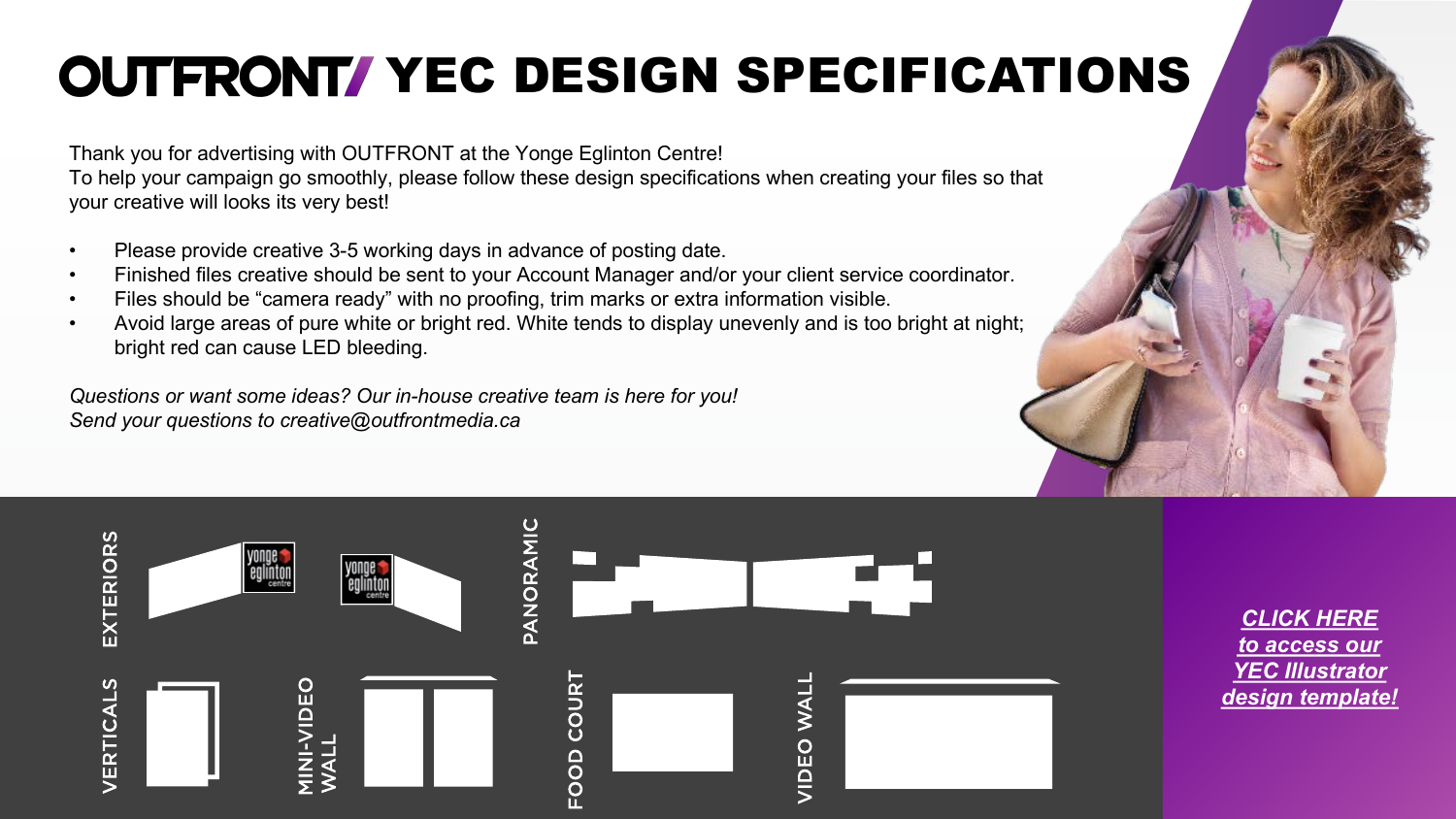### **FILE DESIGN REQUIREMENTS**

**Colour** RGB

**Naming Convention** AdvertiserName\_ProductName (Example: CocaCola\_Panoramic1)

> **Format** JPG - high quality

**File Size** No larger than 1MB

**Video Format (Interior Only)** WMV, 8 MBps bitrate, 29.97 FPS

All interior ads run for 15 seconds, and rotate through a 6 ad loop.

Exterior ads run for 10 seconds and rotate through an 8 ad loop.



We have now added YEC Exteriors DT154 and DT155 to all Impression and Programmatic buys.

These two screens are not synced, and the corner screens are not part of the paid advertising space.

Please submit each screen as 1 file and differentiate products in the file name. Example: CocaCola\_ExteriorDT154

### 1088 x 320 **File Size in Pixels (W x H)**



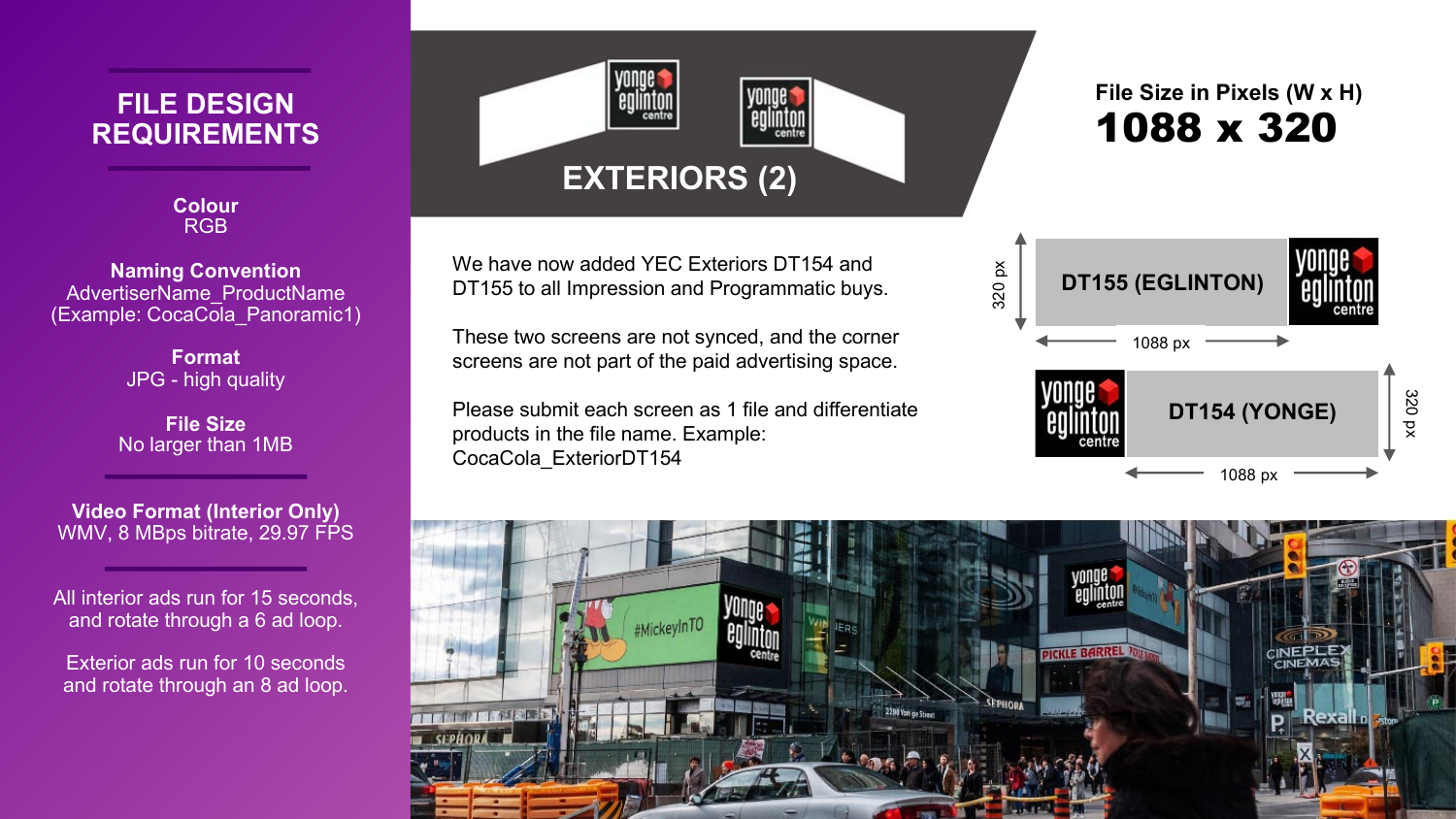## **File Size in Pixels (W x H)** 1920 x 1080





The Centre Court Panorama is a display containing a total of 72 - 55" screens. These screens are arranged into 6 - 4x4 sections.

#### **Artwork is to be submitted as these 6, 1920 x 1080 sections.**

Please submit each section as 1 file and differentiate each section by file name. Example: CocaCola\_Panoramic1.

\*Red outlined screen is moved over 1/2 width screen as illustrated in Graph B. Artwork to be setup as per graph A, will display as graph B.





- Artwork is best designed as one layout, as in Mickey Design A.
- Once artwork is created, export artwork as 6, 1920px x 1080px designs. These designs will display side by side, as in Mickey Design B.